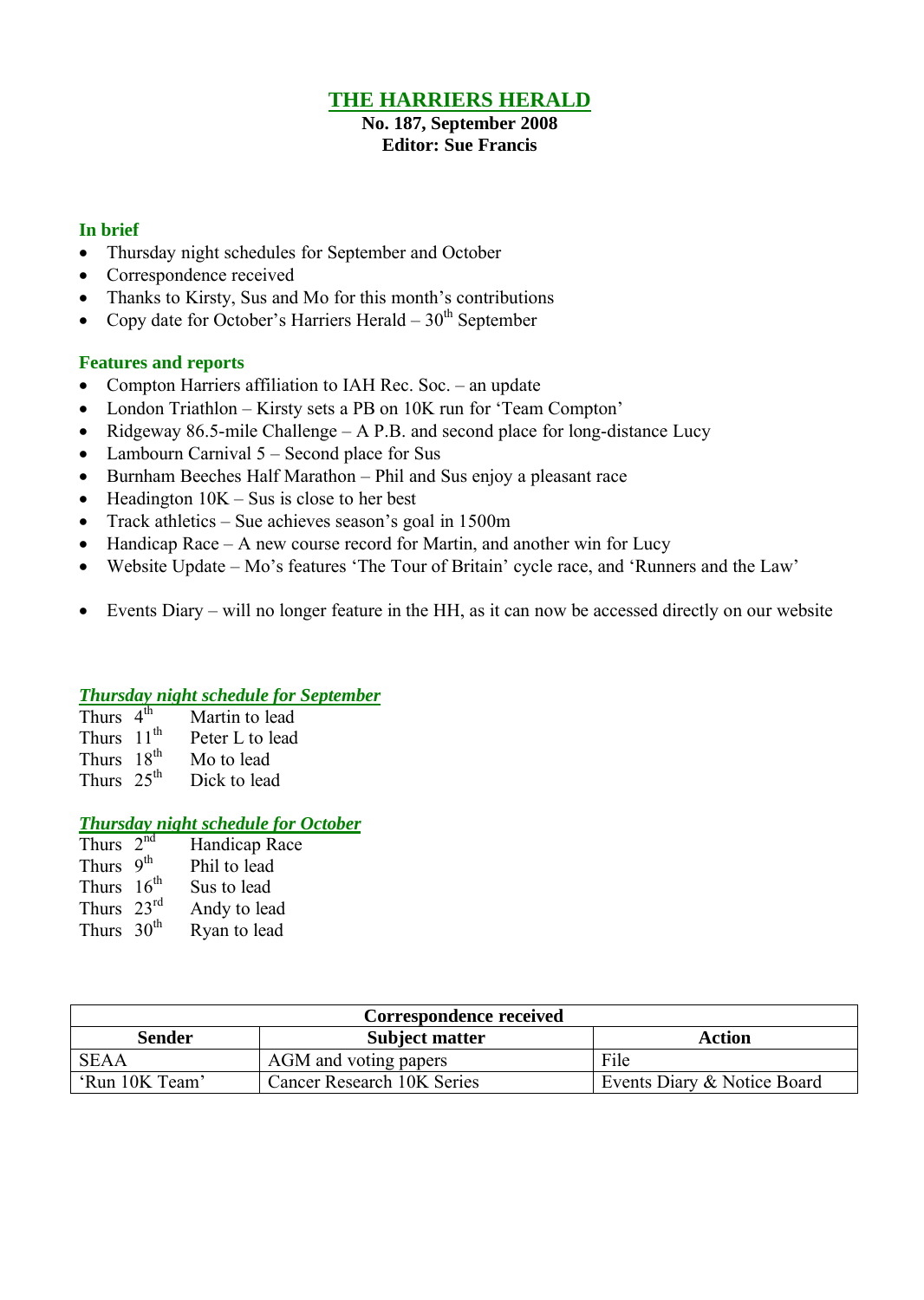### *Compton Harriers affiliation to IAH Rec. Soc. – an update* **Sue**

Our Chairman, Martin, recently wrote to the Rec. Soc. Chairman. The points raised by Martin are summarised below:

- 1. We would like to amend CH's constitution to accommodate 'friends' of Compton Harriers along the following lines: (1) restricted membership to CH may be offered to any person with strong historic or other links to the club at the discretion of the Committee, (2) Such members would be entitled to compete as a CH on payment of the CH annual subscription and the England Athletics levy, (3) Such members would not be free to enjoy any of the benefits offered by Rec. Soc.
- 2. These proposed changes have been prompted by the wish not to exclude those who want to join CH but are highly unlikely to visit and use the Rec. Soc. facilities – circumstances when it would seem unfair to expect them to pay the É24 Rec. Soc. fee.
- 3. By virtue of CH affiliation to England Athletics, membership of CH allows runners to subscribe to England Athletics and to compete legitimately as a CH. This situation is unique amongst the clubs currently affiliated to Rec. Soc., which is why we are asking for special consideration.

These issues were briefly discussed at August's Rec. Soc. Committee meeting. The Committee sympathised with the issues raised by CH, but felt that these requirements could only be met by a change in the Rec. Soc. constitution, which would need to be agreed at the Rec. Soc. AGM (scheduled for early October - Wednesday  $8<sup>th</sup>$ ? – to be confirmed) and will be scheduled as an agenda item.

# *London Triathlon, 9 th August* **Kirsty**

Swim: 1500m Bike: 40k (25miles) Run: 10k

Team Compton embarked on our voyage to London on a very non-summery Saturday morning, having deposited Lola safely with her cousins in Surrey for the day.

Helpfully the train company had banned bikes from the trains, so we jumped in our trusty VW and set off for Docklands. Having gone through the Blackwall tunnel and missed the turning which caused brief turmoil in the car, we finally found our way into the massive car park under the Excel centre.

As we got out of the car and Andy began putting his Bike together, I took the opportunity to have a nose at a few other triathletes close by. They were mostly from Tri clubs and looked slightly serious about the whole thing which sent visions of me, alone on the running route with everyone finished and showered, running through my mind.

Once we had a bike in one piece and had come to the conclusion that Andy had lost his sunglasses, we set off for the entrance, only to find that you can't get your timing chip until you have your wristbands to show, which Vicki had in her possession somewhere in Wembley. So, after several "get a move on!" phone calls to Vicki, we were all gathered in the timing chip queue and Andy then got to go and rack his bike.

Our race started at 11:30 and Vicki was first off into the dock water to do the swim. The weather was sunny when Vicki set off into the water, but there was a bit of a breeze building up. Once all the swimmers were in it was impossible to tell who was who as they all had white swim caps on, so it was just a case of waiting.

Andy then went off to his bike to wait for Vicki to emerge. We waited and waited what seemed like ages, but finally out she came, looking slightly beaten up and complaining of being kicked and punched, which made me think the run was a better option.

So off went Andy on the bike and by this time the wind was starting to howl and the clouds were coming over. Andy had been suffering from a chest infection which left him very short of breath and unable to train for two weeks before the event, so he wasn't sure how he would perform.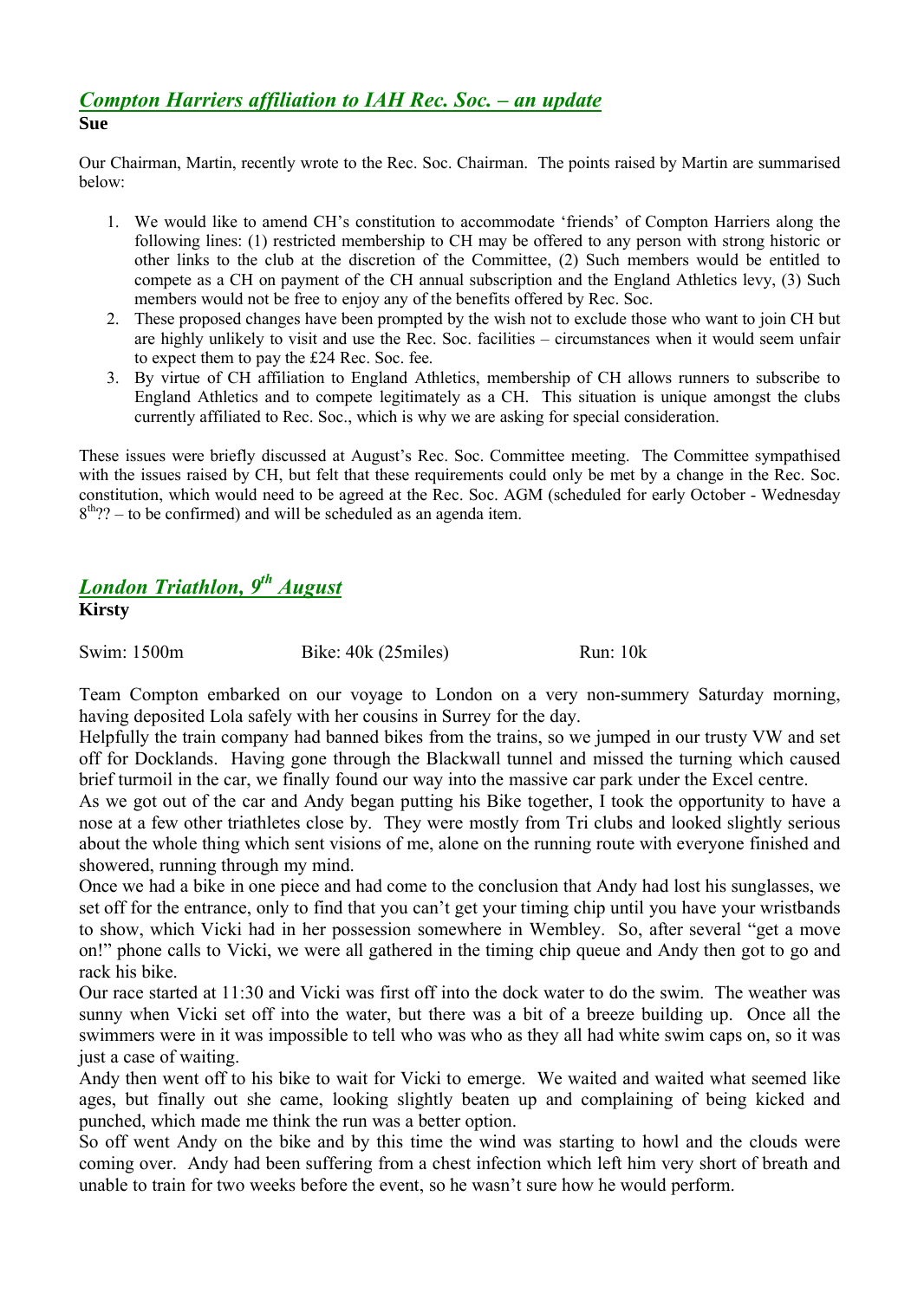I left Vicki to dry off and went to watch the Bike laps. The course was four laps, so it was easy to catch Andy going by. He looked comfortable and was passing a few riders, so I left him to it and went to change into my Harriers vest. By this time the rain was coming down and the wind was howling through the concrete tunnels of the bike lap, so I wasn't really looking forward to doing my bit.

I made my way to transition which by now was full of frantic bike riders flying along, trying to stay upright in their slippy cycle shoes as they ran back to find their runners. There were a few pile ups as they came in too fast and couldn't get their shoes off the pedals fast enough and ended up in a very undignified heap on the floor.

I tried to run up and down the racks of bikes to warm up while I waited for Andy to appear, but I think I just annoyed people trying to come in or run out, so I ran back to our racking point and bounced around on the spot until I could see Andy's cycle helmet coming through the crowd and, luckily, Andy was still attached to it, so it was my moment.

I ran out of the centre down a steep concrete slope and into the rain to start my four running laps. I'd figured that I would be pleased if I managed a 12-minute lap as 48 mins would be a PB for me at 10K, I'd only ever achieved 52 mins before.

The first half of the lap was quite pleasant apart from the showers they had laid on for the "sunny" weather, I could have done without running through a shower when it was raining anyway. Then we turned onto a long straight and it was like a wind tunnel, I slowed down dramatically (if that's possible) and found myself a large man to run behind. At the end of the wind tunnel I passed my windbreak man and picked up speed only to come across an extremely slippy area of square cobbles. I managed to skate across them and remain upright and turn for the run back to the centre.

Just before the centre was a very short steep concrete ramp which meant that all the runners entered the centre and all the spectators with jelly legs and not looking their best, but I took a leaf out of Dick's book and kept smiling behind my by now very wet sunglasses. Three more laps to go! Joy! I took a quick look at my watch (which is completely against my run-to-have-fun rule) and it was on 13 mins, so I thought OK I need to speed up a bit even with the wind tunnel. The next few laps went by OK with a few near misses around the people stopping for the several drink stations, which I didn't use at all, and the cobbles were getting more slippery every lap. The last lap was the hardest as the rain was still coming down and there were more runners pushing past, but I managed to pass a few people which spurred me on a bit. Finally the last hill into the centre and I could hear the roar of the crowds as the finish came into view. I hadn't heard anyone shouting for me as the wind was howling so loud, but I'm sure they were there somewhere. Through the finish and one lady grabbed my ank1e for my timing chip whilst another struggled to put a medal round my neck as I tried to keep walking forwards to try to stop my heart beating out of my chest.

I saw Vicki who came over and said "is it raining?" I'm not going to repeat my reply, but it was not overly polite. Andy then appeared through the crowd with his bike looking a much better colour than when we arrived, so the next chest infection he gets, I'll be sending him out for a brisk 40K on the bike and no arguments!

We all had a look around the expo which was full of very shiny bikes and lots of energy bars and gels to make you sick on your runs, and then we said goodbye and happy birthday to Vicki and made our way back to the car.

We both enjoyed the race much more than we thought we would and it was fun to do just the part that you enjoy the most, so we will be returning next year hopefully.

The results came out the next day and Team Compton came  $162<sup>nd</sup>$  out of 417 teams which we were more than happy with. The only thing we really would have liked was the sunshine to show its face for us.

Vicki's swim: 33:47 Andy's Bike: 1:15:36 Kirsty's Run: 49:23 (PB)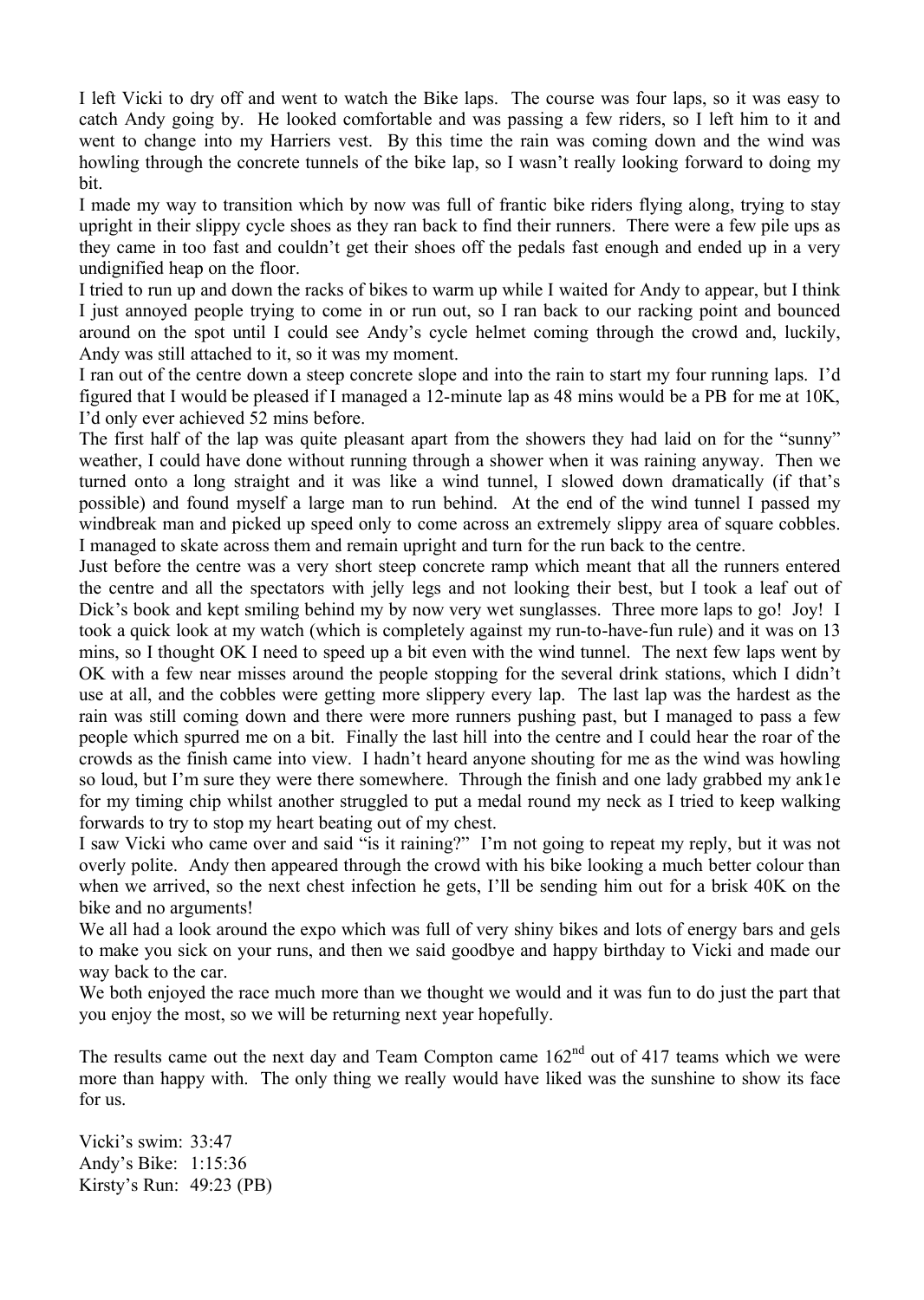# *Ridgeway 86.5-mile Challenge, 23rd – 24th August*

Congratulations to Lucy, who completed this event – the entire length of the Ridgeway – in approximately  $18\frac{1}{2}$  hours and was second lady home. Lucy's performance knocked over 3 hours off her 2006 time.

# *Lambourn Carnival 5, 3 rd August*

**Sus**

This is a nice little race, which goes through Lambourn Village and the hamlet of Upper Lambourn, and is mainly on roads. This race is a simple straightforward good value for money race; you can turn up a few minutes before the start. And, if you are into medals, a nice quality one will be waiting for you at the other end. All for just É5!

Ryan and I, with Gerry and Jenna as spectators, decided to run it. Knowing from the website that there would be no mile makers, I had set my Garmin to tell me the distance. Reaching the last mile I gave it all I had left just missing a PB by a second. After getting my breath back, Gerry revealed that she was certain that I was second lady so we decided to wait for the prize giving. Ryan had wisely advised me to change back to my Compton vest in case my name was called out, and it was. Disappointed not coming home with a PB, at least this was some comfort.

Sus 34:25 Ryan 31:00

# *Burnham Beeches Half Marathon*

#### **Sus**

This year the race was chip-to-chip timing, meaning they had skipped the predicted finish time boxes you where supposed to stand in before the start. This meant that the first  $\frac{1}{2}$  mile was very crowded, even after the start we went down to walking pace. Never mind, I thought, I will try to catch up later. My plan was to run an even pace so, while standing in the long queue before the start for the toilets, I changed my Garmin from 3 displays to just one. App. 1 mile into the race I looked at my Garmin, which told me that I was running 10:30 per mile? – strange, I thought, thinking it could be something to do with a poor signal running in the woods. No good to me I will change it to just a stop watch – I did so while running which surprisingly told me that I was one hour and 3 min into the race; only then did I realize that I had forgotten to reset to zero at the start. Bugger it! Well I shall turn that thing off and just run – I did so and finished nearly a minute later than last time I did the race. I wasn't that pleased but it was a lesson to be learned – but all in all it is a very good race and Phil and I had a beautiful day out.

Sus 1:37:38 Phil 1:45:23

Sus also completed the *Pewsey Half Marathon* in just under 1:38.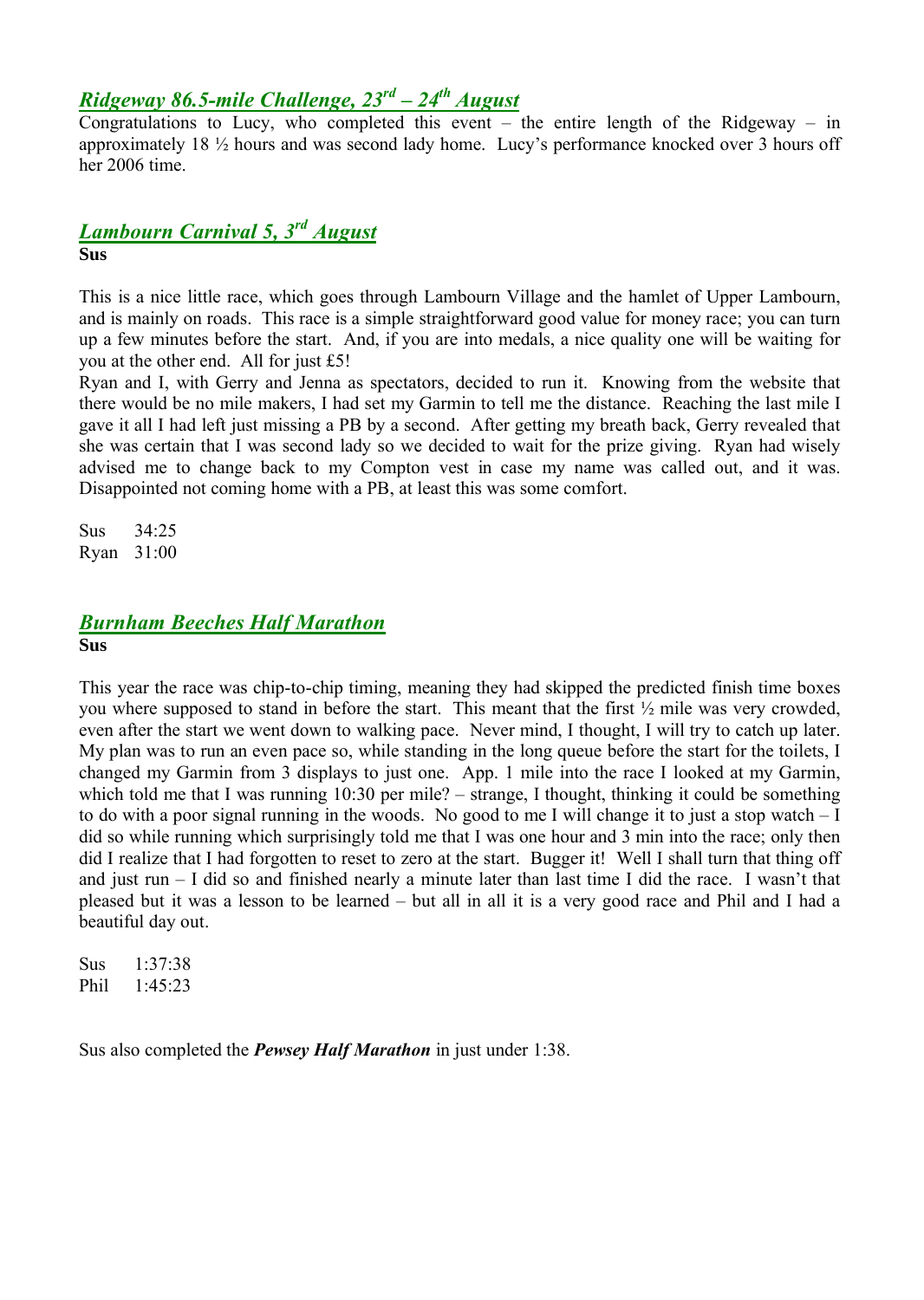### *Run Oxford Headington 10K*

**Sus**

If you want a race for serious runners then you have come to the right place. It is a fast route despite a couple of hairpin bends. Though taking place on a airfield it is very sensitive to the weather but it has everything you could wish for in a race: well marshalled, on site parking, secure baggage tent, changing tent, massage, home made cakes and friendly organizer and then a nice box of chocolate for every finisher. But it did lack some cosiness, maybe I was missing my green lawn to throw myself down on after the finish, instead I had to put up with hard concrete floor. Also, trying to avoid a long queue in front of the portable loos, I had to resort to spending a penny on an airfield hoping nobody would be able to spot me. But it is a good race and I would do it again but it won't be for the scenery.

| First man           | Paul Fernandez, Abingdon Amblers 33:23   |       |
|---------------------|------------------------------------------|-------|
| First lady          | Jane Preen, Marshall Milton Keynes 36:56 |       |
| $12th$ lady overall | <b>Sus</b>                               | 42.45 |

# *Track athletics*

### **Sue**

For the last two summer seasons, I have just missed the 5-minute mark in the 1500m. Last year, my best was 5:00.2 and, this year, I'd achieved 5:00.8. So, sub-5 was my target for Reading A.C.'s final Southern League match of the 2008 season, held at Hemel Hempstead on one of August's few hot and sunny days. The 1500m race is  $3 \frac{3}{4}$  laps of the track, and to achieve a time of 5:00 requires an average lap time of 1:20. As the gun fired, a young lady (who was about 18" shorter than me and at least 20 years younger), who had already convincingly won the 3000m just an hour earlier, went straight into the lead and set a good pace. I tucked in behind her. The time after one lap was called at 1:17, confirming that this was an appropriate pace for me, so I decided to hang on to the leader as long as possible. The 800m mark was reached in 2:36, and the time at the bell was 3:36 meaning I had 1:24 to run the last lap. By this time, the young leader had opened up a 10m gap and showed no signs of tiring so, now safe in second place, I was just racing the clock. I crossed the line in 4:58.7 – mission accomplished!

The absence of some of our regular 400m and 800m runners meant I was also asked to compete in our team for the 4x400m relay – the final event of the day. Although I'm not particularly fast at 400m these days, I enjoy being part of the relay team and it's nice just to be able to do a flat-out hard run to finish the day. Our leg 1 and 2 athletes were also not regular 400m runners and, after the first two stages, we were lying  $4<sup>th</sup>$  (last). I took over on leg 3 and, although I didn't mange to improve the position, I gained considerably on two teams. We'd saved our best runner, Julia, for the anchor leg and she had a storming run to bring us home  $2^{nd}$  as she completed her lap in 60.9. My lap time (67.0) was my fastest of 2008, so I was pleased with my day.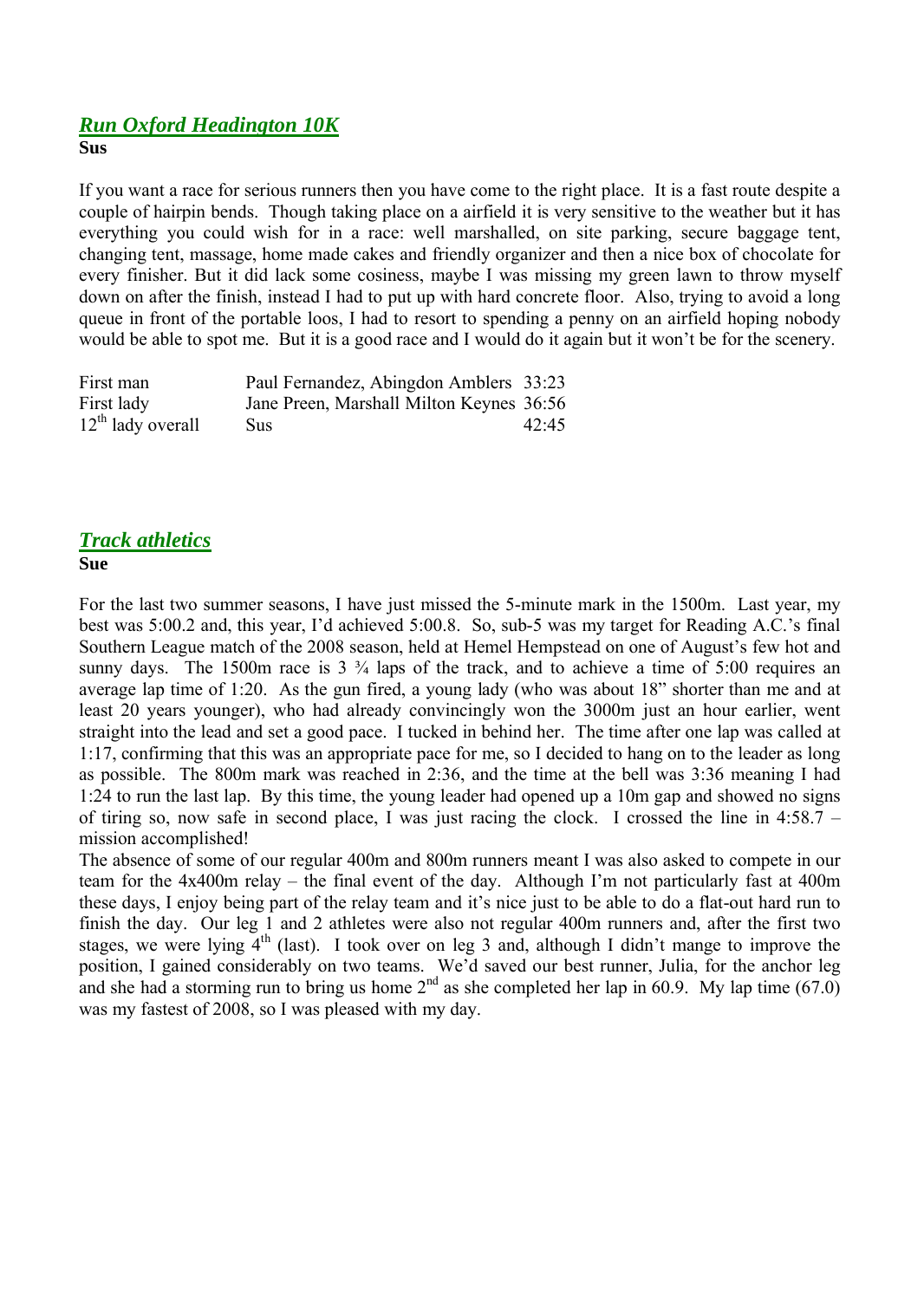### *Handicap Race* **Sue**

The sixth race of the 2008 Handicap Series was held over the 'off-road' route, on a warm evening. The grass along the 'bumps' track had been mown, so conditions were good for running. The handicapping system worked particularly well on this occasion, as seven of us finished within 31 seconds making for a good race (and a challenge for Jan with her stopwatch). Lucy won her third successive Handicap Race, with Martin hot on her heels. Peter L started 5 seconds too late, as he leisurely wandered back towards the start following a warm-up jog; Jan couldn't shout to him because she'd lost her voice! Peter nevertheless worked his way up to take third spot.

The good conditions produced some good performances. Martin lowered his own course record by 5 seconds; Lucy knocked 7 seconds off her P.B.; Sue took 3 seconds off hers; Peter L took one second off his; Sally equalled her P.B.; and Dick was just one second outside his best.

Congratulations to Lucy, and thanks to Jan for timing. The next race is scheduled for Thursday 2<sup>nd</sup> October. Whether we use the Village Lap or the off-road route will depend on the level of daylight, and will be confirmed nearer the time.

| Pos              | <b>Name</b> | <b>Start time</b> | <b>Finish time</b> | <b>Actual time</b> | Handicap       |  |
|------------------|-------------|-------------------|--------------------|--------------------|----------------|--|
|                  |             |                   |                    |                    | <b>Beaten?</b> |  |
|                  | Lucy        | 1:53              | 16:27              | 14:34              | $-0:33$        |  |
| $\overline{2}$   | Martin      | 4:16              | 16:37              | 12:21              | $-0:23$        |  |
| 3                | Peter L     | 3:41              | 16:42              | 13:01              | $-0:23$        |  |
| $\boldsymbol{4}$ | Dick        | 3:25              | 16:44              | 13:19              | $-0:16$        |  |
| 5                | Sally       | 0:26              | 16:47              | 16:21              | $-0:13$        |  |
| 6                | <b>Sue</b>  | 3:50              | 16:49              | 12:59              | $-0:11$        |  |
| 7                | Meena       | 0:50              | 16:58              | 16:08              | $-0:02$        |  |
| 8                | Pete H      | 1:52              | 18:25              | 16:33              | $+1:25$        |  |

After six races, Lucy has further extended her lead, but Martin has moved into second place just ahead of Dick and Sue. At the end of the series, it will just be the top five scores which are added up to produce each competitor's total so, while Lucy may be unstoppable, the competition for second and third places remains wide open (for example: Dick has scored as many points in four races as Sue has scored in six races).

| Pos.                    | <b>Name</b> | <b>Race points</b> |                          |                |                |                |                |      |      |                |              |
|-------------------------|-------------|--------------------|--------------------------|----------------|----------------|----------------|----------------|------|------|----------------|--------------|
|                         |             | Race               | Race                     | Race           | Race           | Race           | Race           | Race | Race | Race           | <b>Total</b> |
|                         |             | 1                  | $\overline{2}$           | 3              | 4              | 5              | 6              | 7    | 8    | 9              | (best 5)     |
| 1                       | Lucy        | 5                  | 7                        | 5              | 7              | 7              | 7              |      |      |                | 38 (33)      |
| $\overline{2}$          | Martin      | 6                  | $\overline{4}$           | $\blacksquare$ |                | 4              | 6              |      |      |                | 21           |
| 3                       | Dick        | 7                  | -                        | ۰              | 6              | 3              | 4              |      |      |                | 20           |
| $\overline{\mathbf{4}}$ | Sue         | 3                  | 6                        | 6              | $\overline{2}$ |                | $\overline{2}$ |      |      | $\blacksquare$ | 20(19)       |
| 5                       | Peter L     | $\overline{2}$     | -                        | ۰              | 3              | 5              | 5              |      |      |                | 15           |
| 6                       | Andy        | 4                  | -                        | $\mathcal{I}$  | -              | $\overline{2}$ | -              |      |      | -              | 13           |
| $\overline{7}$          | Pete H      |                    | 5                        | ۰              | 4              | ۰              |                |      |      |                | 11           |
| 8                       | Sally       | -                  | $\overline{\phantom{0}}$ | -              | 5              |                | 3              |      |      |                | 9            |
| 9                       | Meena       | ۰                  | -                        | ۰              | -              | 6              |                |      |      |                | 7            |
| 10                      | Kirsty      |                    | -                        | $\overline{4}$ |                | -              |                |      |      |                | 6            |
| $11=$                   | Sus         | -                  | $\overline{\phantom{0}}$ | ۰              | -              |                |                |      |      |                |              |
| $11=$                   | John        |                    | -                        | -              | -              |                |                |      |      |                |              |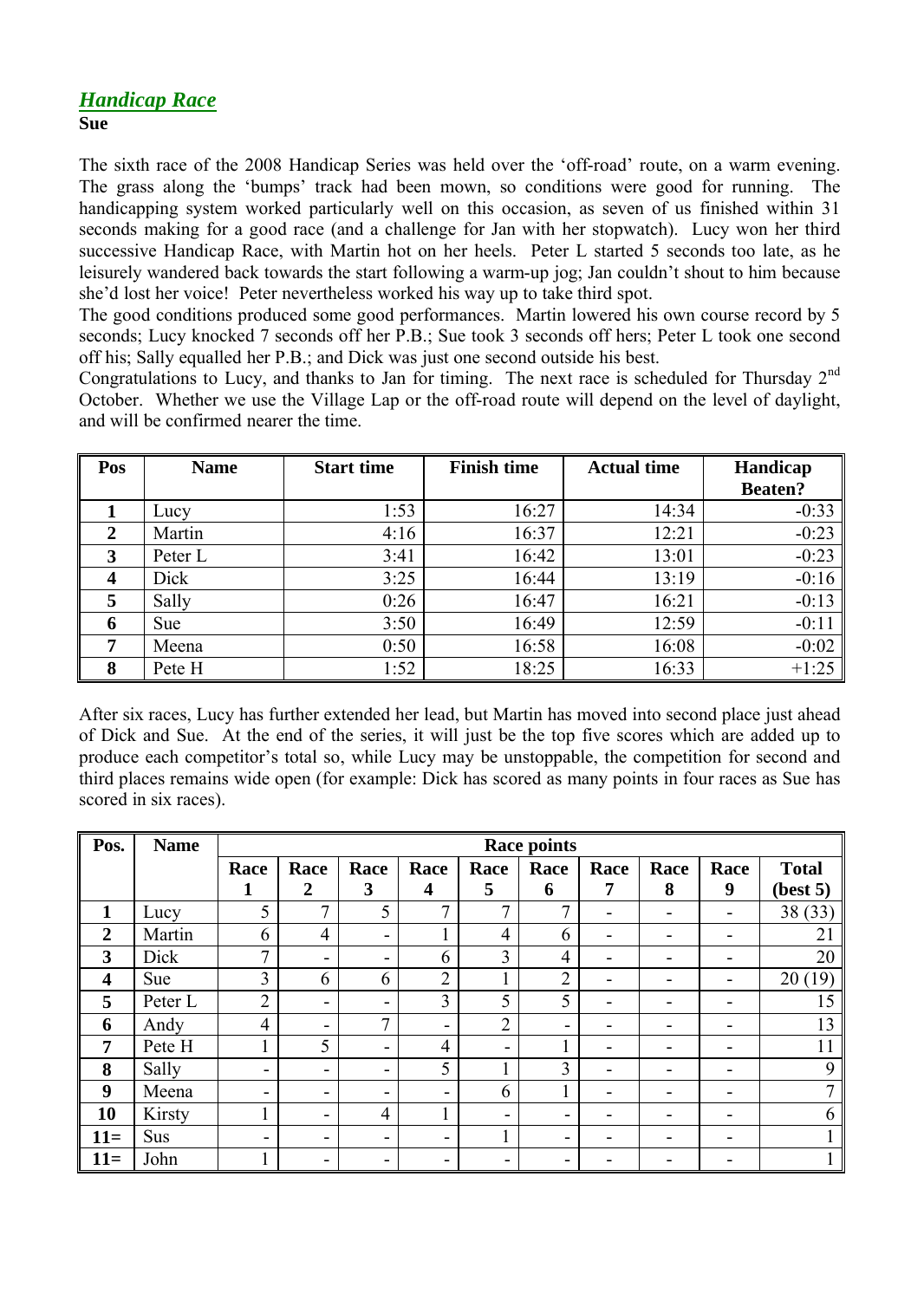### *Website update… http://www.comptonharriers.org.uk* **Mo**

Before I get on with the links followed by my article on the Law and Running, I need to mention that the Events Diary I normally attach to the Website update has now been superseded by the 'Calendar & Events Diary' link on our website menu bar. I will of course endeavour to keep this up-to-date as information on events becomes available … and any diary entry requests that are sent to me.

### **For this issue, recommended website visits are:**

http://www.tourofbritain.com for those of us who also have an interest in cycling, next week the place to be is Streatley Hill when the tour of Britain Cycling Event passes through our local area towards the end of stage 2 from Milton Keynes to Newbury. The tour is expected to reach Streatley after passing through Goring at about 12:45 pm on Monday 8<sup>th</sup> September and will feature the 'King of the Mountains' race up the Hill. Full details of each stage can be viewed on the tour's website.

**A strong core will make you fitter and faster**, so if you want to know more about the muscle groups below, you will need to read the article at http://tinyurl.com/5amr6o

- **Transversus Abdominis**
- **Rectus Abdominis**
- **Spinal erectors** .
- **Obliques**.

**Hip flexors and rotators**

(All sounds a bit rude doesn't it?)

### **Now for my article about running and the law ….**

Although runners are bound to pick up the odd injury during the course of a year, running is not considered to be a particularly dangerous sport and most injuries tend to be self-inflicted and could possibly be avoided. However when most of your training and racing happens along the side of public roads, there is always a risk of being involved in an accident.

Whereas most sensible runners run against the traffic, wear bright clothing and generally make themselves visible and avoidable to passing motorists it isn't always possible to legislate for the actions and attention span of every driver or runner! There is always the potential for an accident caused by a temporary lapse in concentration by either the runner or the passing motorist and if an accident does happen, it is likely to be serious.

While no one takes up the sport thinking about the potential legal issues they could be involved in, it is worth knowing where you stand should the small risk taken reach its full potential.

As we all know, some drivers are far from sympathetic with our endeavours to maintain a degree of fitness and others are positively hostile. So, where do you stand if an accident does happen?

Should you be the unfortunate victim of a hit and run case, you're not stranded, as claims can actually be brought against a body called the Motor Insurers Bureau and the same applies if the driver is uninsured. Further worries about the potential cost of bringing a case can be reduced as there are a number of specialist solicitors who are keen to take up cases on 'no win, no fee' agreements. Most of these specialist solicitors work online ... by typing 'Personal injury compensation' into a search engine you will get pages of results from which to select a suitable specialist should you need one.

Now, before we all decide to start playing chicken with the oncoming motorist, a word of caution; the level of compensation you are likely to receive can be modest when set against the injuries you're likely to sustain. Awards generally will cover lost earnings and expenses, future financial losses and general damages for the injury itself, although each case is looked at on its own merits. General guidelines do exist, and for something like a broken leg without complete recovery you might expect an award in the order of £15,000 - £25,000. That said, its not unusual for there to be a discount on the full value of the claim because of what's known as `contributory negligence' — that is, blame on the part of the runner for not adequately predicting the driver's movements. Obviously, the greater your visibility, the better your claim, so don't run with your head down looking at the road!

One important point to remember; if you are involved in a collision you should always follow these basic steps:

 If you are injured, report the accident to the police within 24 hours. You are legally obliged to do this and, in any event, the police may want to make their own investigations.